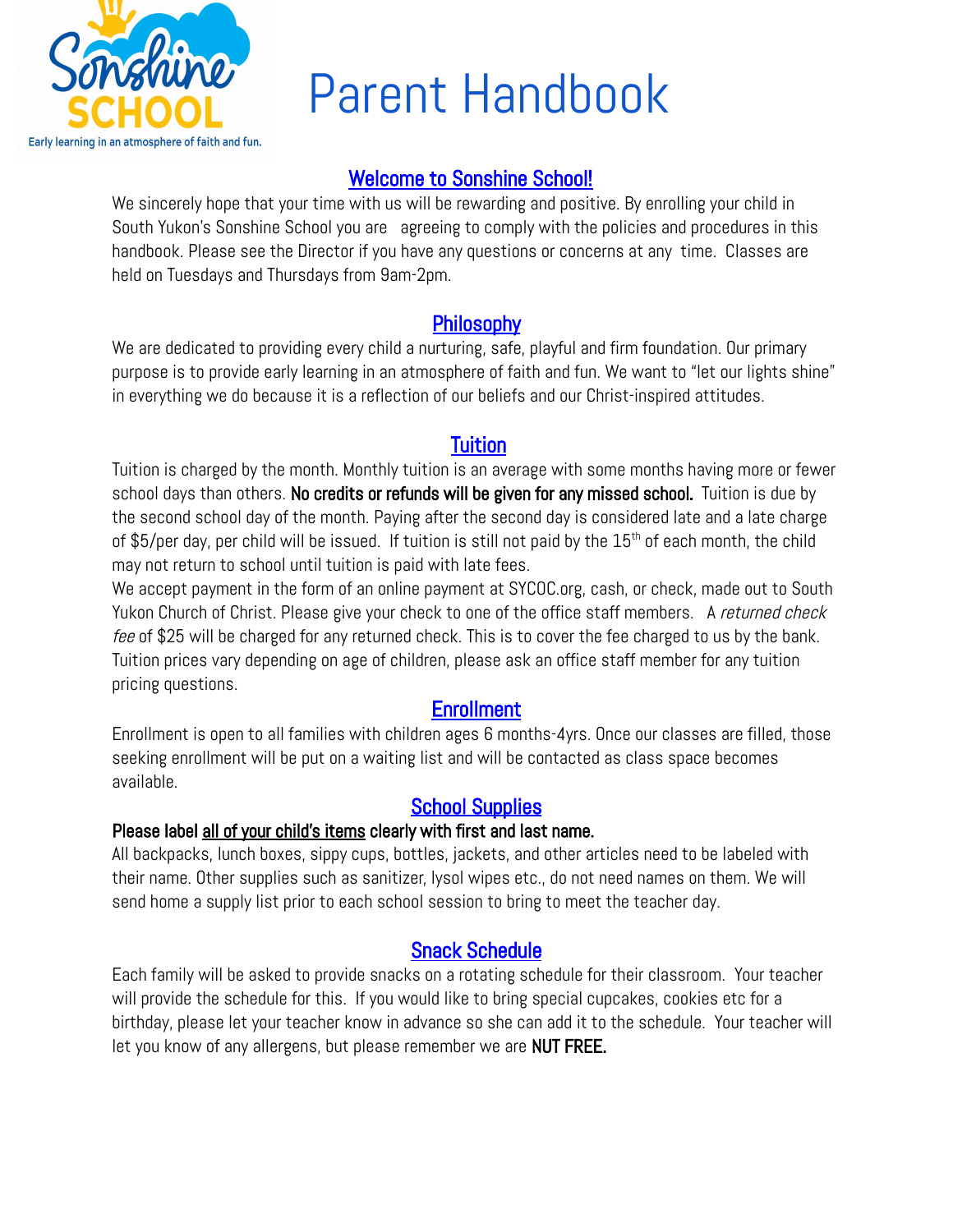#### Lunch

Please send finger foods your child can handle alone. Ex: lunchables,cut up chicken or cheese, cut up fruit, cut up hot dogs. Please make sure to label lunch boxes and cups. Please stay away from nut products. Many children who attend or share our building have food allergies and we want to protect everyone by staying NUT FREE.

# Rest Time

Classes will spend part of the day in rest time. Mats are provided and cleaned daily. Please send a lightweight blanket, special lovey, pacifier or small pillow. Pack and plays that meet safety standards will be provided for younger children during their rest times.

# First Days of School

We want your child as comfortable as possible on the first day. It is perfectly normal for children to be apprehensive about coming to school at first. Sometimes it is difficult for them to physically separate from you. Here are a few suggestions to help this transition go as smoothly as possible.

- Give your child a hug and kiss.
- Remind your child that you will be back after school.
- Then, most important of all, go quickly. By leaving, you are letting your child know this is a safe and happy place for him/her to be.

# What to Bring

Items to bring each day for all age groups:

- Backpack with a change of clothes (shirt, pants, underwear and/or diaper/pull ups)
- Nap mat and/or blanket/lovie for rest time
- Lunch (see lunch information below)
- Water bottle filled with water

### Remind

Each class uses the Remind app to communicate with parents. Please get the code from your teacher and turn notifications on.

### Arrival

- Please drop off your child between 9 and 9:15. Sonshine School doors will automatically remain unlocked during this time. In the event of late arrival, please check in at the church office.
- Please do not bring your child to class before 9. Teachers will be busy preparing their rooms and gathering supplies for the day's activities.
- Only drop off your child when a staff person is present in the classroom.
- Sign your child in and out each day. A sign-in sheet will be outside each classroom.
- Make your good-byes short and sweet. By leaving, you are letting your child know this is a safe and happy place for him/her to be.

Teachers enjoy greeting parents each morning, but need to be available to interact with the children as they arrive. If you have concerns that require lengthy discussion, please feel free to visit with the office staff or make a time to come back later and visit with your child's teacher.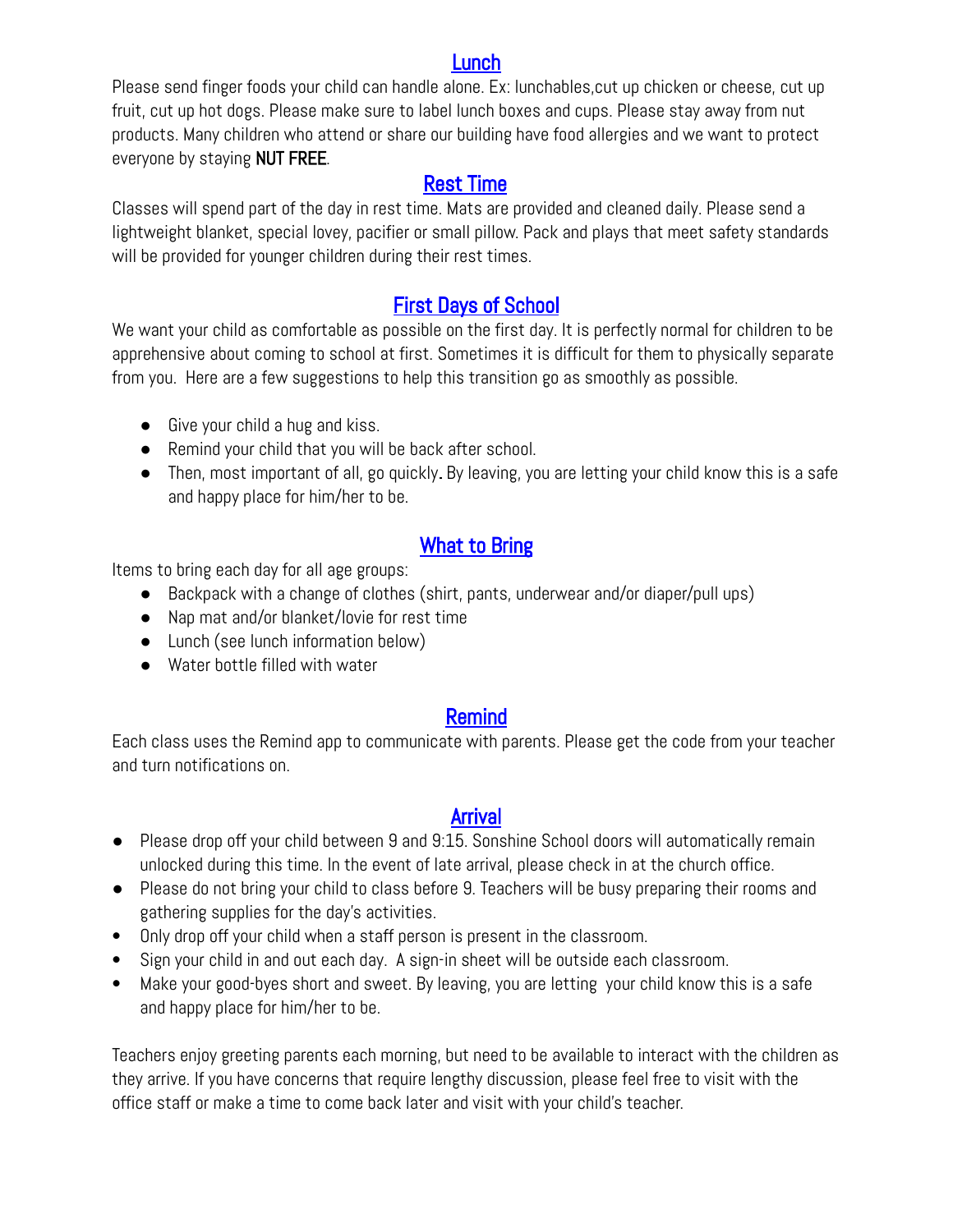# Potty Training

For those in our younger classes, if your child is potty training, he/she must wear pull ups until he/she has been accident free for one month. If your child is in underwear and has not been accident free, we will put a pair of pull ups on him/her. Our children regularly play and nap on our carpeted floors, so we must do our best to keep them accident free. We have regularly scheduled potty breaks, and will take your child to the bathroom at other times if he/she needs to go. Please also consider what your child is wearing and send in clothes that are easy to pull up and down.

#### **Dismissal**

Classes end at 2:00. Please pick up your child between 1:45 and 2.

- It is very important to be prompt in picking up your child. A late fee will be assessed of \$1.00 per minute after 2:00. If an unforeseen emergency occurs please call the office prior to your late arrival.
- Please inform the teacher, a member of the office staff, and your child if someone different is picking up that day. Your child's safety is most important. You can call us, send us a note, or tell us in person. We need to know the name and phone number of the person picking up your child, and he/she will have to show a photo ID upon arrival.

# Keep Us Informed

Please inform the office staff of any changes in address, phone number, email address, or any people who are allowed to pick up your child.

### Illness and Medication

Your child needs to be at school only when he is well.

- Please keep your child at home if he has had a fever of 100 degrees or higher, diarrhea or vomiting, a sore throat, a rash or skin irritation, eye inflammation, or nasal discharge other than chronic allergies within the last twenty-four hours.
- We will not administer medication at school.
- Please be prepared if your child becomes ill at school; we will call you to come get them.

The Director of the school will make the final decision whether or not the child meets these policies.

# **Discipline**

In early childhood, children are learning boundaries and expectations. Every attempt of redirecting in a positive nature will be made in order to achieve desired behaviors. In the event redirection doesn't work, teachers may use natural consequences or "taking a break" to handle these challenges. If the child's behavior is still not corrected, he may be sent to the Director's office for an additional "break". Parents may be called as a last resort if all of the above actions do not work. Our goal is to treat your child with loving respect and teach them to be good friends and stewards of their things. Physical behaviors that can cause harm to the child, to other children, or to teachers will not be tolerated. We reserve the right to discontinue care for any child at any time.